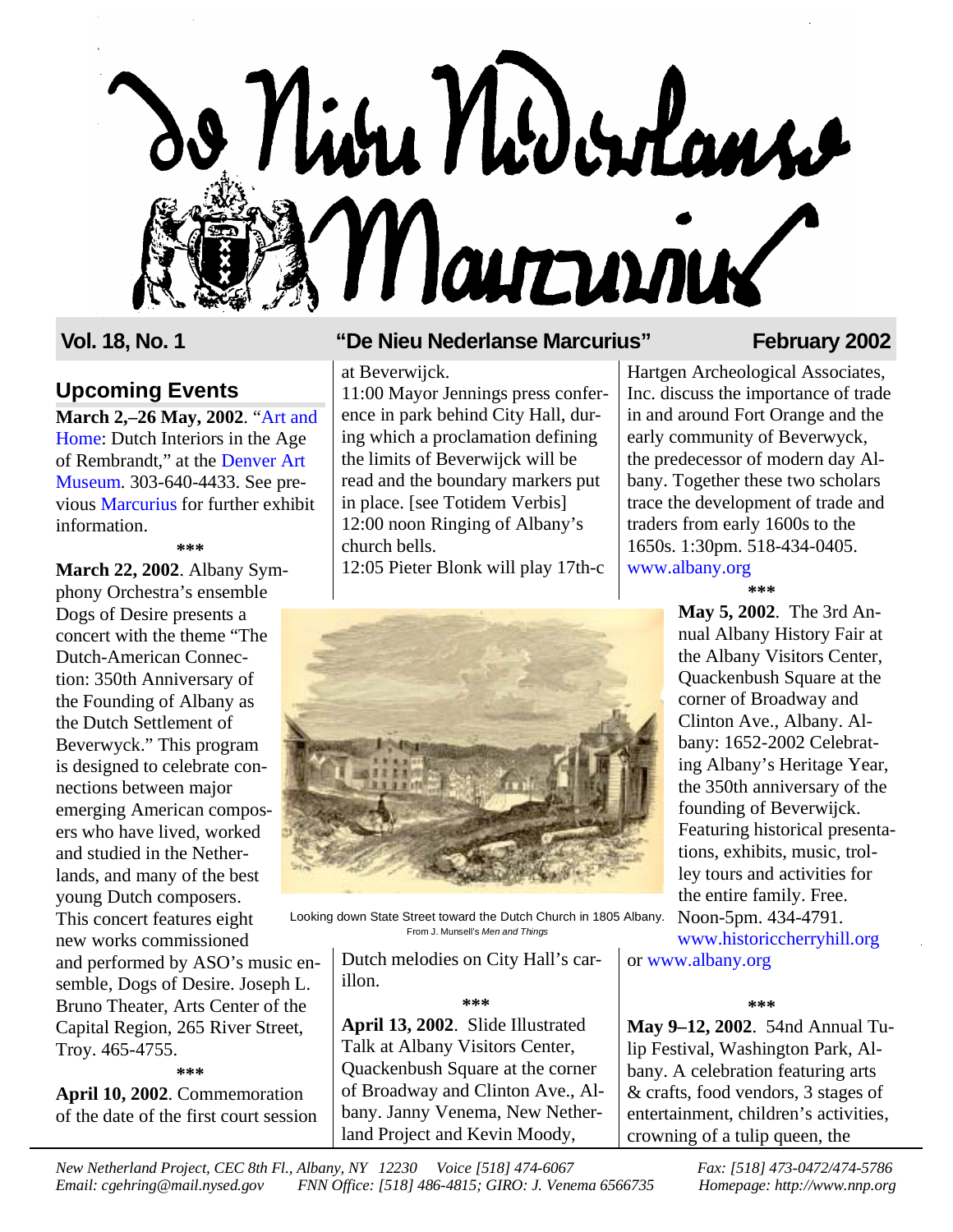scrubbing of State Street and over 100,000 tulips. 518-434-2032. [www.albanyevents.org](http://www.albanyevents.org) 

### **\*\*\***

**July 19, 2002**. Archaeological Open House at Ten Broeck Mansion, 9 Ten Broeck Place, Albany. Student exhibit of the excavations and artifacts from the annual archaeology summer camp at Ten Broeck Mansion. Featuring the excavation of a 19th century barn once located on the mansion's grounds. Portions of the students' excavations will be opened for public viewing. 10am-1pm. 518-436- 9826.

**\*\*\***

**September 21, 2002**. Albany Institute of History and Art: 25th Rensselaerswijck Seminar. This year's theme will be "April, 1652: Beverwijck's Beginnings." The seminar will be held in cooperation with the Albany Institute of History and Art in Albany, New York. Speakers will be Paul Huey, NY State Office of Parks, Recreation and Historic preservation, Cohoes (NY), José António Brandão, Western Michigan University, Kalamazoo, (MI), Cees Bakker, Westfries Museum Hoorn (the Netherlands), Jock Galloway, University of Toronto (Canada), and Janny Venema, New Netherland Project, Albany (NY). The seminar fee (preregistration \$25) should be sent to the New Netherland Project, New York State Library, CEC 8th Floor, Albany, NY 12230. Tickets at the door will be \$30.00. A brochure and further information about the seminar can be obtained from the Project by calling [518] 474-6067. Information on the New Netherland Project Dinner can be ob-

tained from the Friends of New Netherland by calling [518] 486- 4815.

For information about the NNP dinner following the seminar, please contact Hennie Newhouse, Friends of New Netherland, PO Box 2536 Empire Plaza Station, Albany, NY 12220-0536; [518] 486-4815.

## **Dutch Courses**

In the summer of 2002, the Dutch Studies program at the University of Minnesota will offer its Dutch Summer Institute. Students are invited from institutions all over the country to spend their summer in a very pleasant environment and take courses in Dutch language and culture. In conjunction with an intensive language course taught by two enthusiastic native speakers, students can select from a variety of course offerings in Dutch culture: history, society, and arts. For further information contact: Dept. of German, Scandinavian and Dutch, University of Minnesota, 205 Folwell Hall, Minneapolis, MN 55455 Registration information and course listings can be found at: [www.cce.umn.edu/summer/](http://www.cce.umn.edu/summer) For fellowship information go to: [esc.cla.umn.edu/DutchStipends.htm](http://esc.cla.umn.edu/DutchStipends.htm)

**\*\*\***

Learn Dutch online with Lagelands. Lagelands is an accredited toutosupported online Dutch course for beginners, developed by Dutch Studies at the University of Hull. Lagelands is primarily aimed at highter education students. Prior knowledge of Dutch is not expected. The course will run twice a year for twelve weeks. For more information about the exact dates and the cost visit the website at: [www.hull.ac.uk/lagelands](http://www.hull.ac.uk/lagelands)

### **News**

Kenneth Hewes Barricklo, Kingston Architect, has been awarded the prestigious gold medal from the Holland Society of New York. Barricklo, known currently for his restoration work on the Matthewis Persen House on the corner of Crown and John Streets in Kingston, will be recognized by the Holland Society of New York for his "outstanding contribution to historic preservation and restoration." The Society's Distinguished Achievement Gold Medal is given annually to a member for his "outstanding achievement in his field."

### **News from the FNN**

The Annual Meeting of the Friends of New Netherland was held on Saturday, January 26, 2002 at the Elmendorph Inn, Red Hook, NY. Approximately 40 people attended and were treated to a splendid luncheon prepared and served by the Culinary Historians of the Elmendorph Inn.

**\*\*\***

Dr. Adriana van Zwieten, the Hendricks Manuscript Award recipient for 2001, spoke on 'Conversing with each other, among other things of the sale of houses: buying and selling real property in New Netherland'. Dr. van Zwieten's [talk is now available on NNP](http://www.nnp.org/presentations/index.html) Web site.

**\*\*\*** Treasurer William Crotty reported assets of \$205,000 plus January

*New Netherland Project, CEC 8th Fl., Albany, NY 12230 Voice [518] 474-6067 Fax: [518] 473-0472/474-5786 Email: cgehring@mail.nysed.gov FNN Office: [518] 486-4815; GIRO: J. Venema 6566735 Homepage: http://www.nnp.org*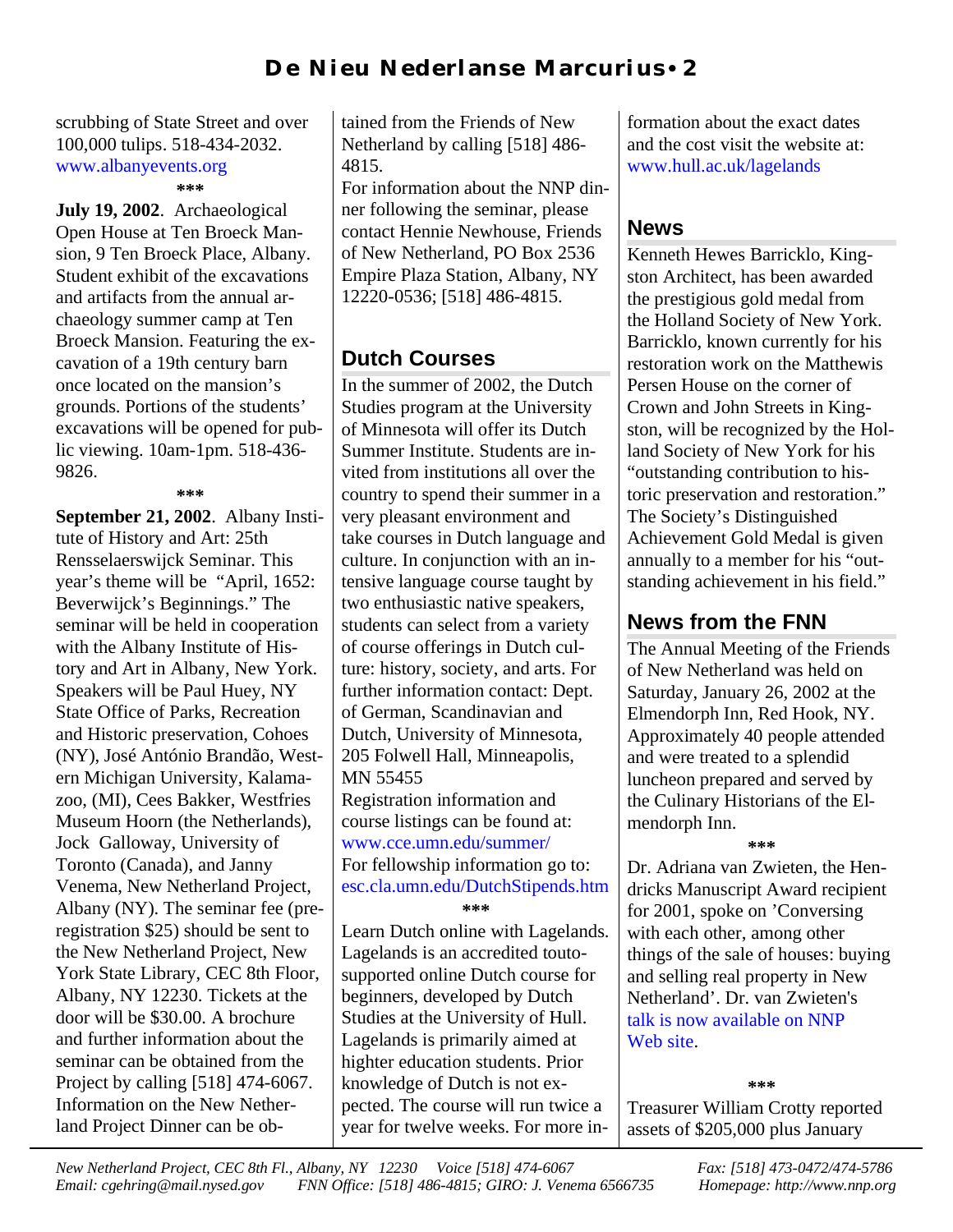2002 receipts, which represent an improvement in funding for the third year in a row. Funds continue to be needed, but optimism is justified that the project will survive through this grant cycle, which ends in 2004. Nominating Chair Charles Wendell submitted, as approved by the membership, the following list of newly elected trustees for 2002 - 2005: Hubert de Leeuw, William T. (Chip) Reynolds; and to the Executive Board, Elisabeth P. Funk, secretary; re-elected trustees: Coen Blaauw, Marilyn E. Douglas, and Frederick M. Tibbitts. President Van Schaick recognized continuing trustees and thanked outgoing secretary Rev. William J. F. Lydecker for his many years of service to the Friends and Sally van Schaick for doing a wonderful job as recording secretary when Rev. Lydecker was no longer able to serve in that position. President Van Schaick has appointed a Long-Range Planning Committee chaired by Marilyn Douglas. Members of the Committee include John Van Schaick, William Crotty, Anneke Bull, Charles Gehring and Janny Venema. This Committee will focus its attention on ways that the Friends can help to sustain the work of the Project and its allied activities. Thanks to the efforts of Howard Funk, the NNP web site is becoming more detailed and refined. A major installation is in progress of a virtual tour of New Netherland, to help broaden an understanding of New Netherland history.

# **Upcoming Dates**

The Kenney Award Reception will be held on Saturday, June 8, 2002

at Ten Broeck Mansion, Albany, NY from 2:00 - 3:3:30 pm. Light refreshments will be served. Details and an invitation to the event will be mailed to members in May. The FNN is the recipient of an annual grant from the Alice P. Kenney Memorial Trust Fund. This grant enables the FNN to award an annual prize of \$250 to an individual or group which has made a significant contribution to colonial



Replica of the *Batavia* under full sail.

Dutch studies and/or has encouraged understanding of the significance of the Dutch colonial experience in North America by research, teaching, writing, speaking, or in other ways. Reasonable travel expenses will be reimbursed. Persons or groups to be considered for this award can be involved in any pursuit of any aspect of Dutch colonial life in North America. Emphasis is on those activities that reach a broad, popular audience in the same way that Alice P. Kenney's activities did. Nominations for this Award with a letter of support should be sent to Hennie Newhouse, Friends of New Netherland, P. O. Box 2536 Empire State Plaza Station, Albany, NY 12220-0536. For further information about the Award, you may also call Hennie at (518) 486- 4815.

# **Books**

[Mike Dash's](http://www.amazon.com/exec/obidos/ISBN=0609607669/friendsofnewnethA) new book *Batavia's Graveyard* tells a tale so incredible that the author felt obliged to state at the outset that "absolutely nothing in this book is invented." It tells the story of the East India Company ship *Batavia* carrying over 300 men, woman, and children to Java. What happened to this human cargo when the 1200 ton vessel wrecked off the coast of Australia almost defies belief. Jonathan Yardley writes in his review in Book World (February 17, 2002): "...I made only a couple of notes during [the] final 80 pages, so caught up was I in the pure drama of the narrative..." Amazon is offering the 381 page \$25 book at a 30% discount. Remember to enter Amazon through the "Bookstore" link in our website: [www.nnp.org/](http://www.nnp.org/fnn/fnnstore/books.html) so that we get a percentage of the purchase price.

For information about the Batavia replica go to: [www.Bataviawerf.nl](http://www.bataviawerf.nl) **\*\*\***

For people interested in 17th and 18th-c Dutch material culture, consider the following publications:

- ° Hester Dibbits, *Vertrouwd bezit. Materiële cultuur in Doesburg en Maassluis, 1650–1800* (Sun, Nijmegen, 2001).
- ° Johan A. Kamermans, *Materiële cultuur in de Krimpenerwaard in de zeventiende en achttiende eeuw. Ontwikkeling en diversiteit* [\(Wageningen, 1999; A.A.G. Bij](http://www.amazon.com/exec/obidos/ISBN=9065500626/newnethA)dragen 39).
- ° A. Schuurman, J. de Vries, Ad van der Woude, *Aards geluk. De Nederlanders en hun spullen*, 1550–1850 (Amsterdam, 1997).

*New Netherland Project, CEC 8th Fl., Albany, NY 12230 Voice [518] 474-6067 Fax: [518] 473-0472/474-5786 Email: cgehring@mail.nysed.gov FNN Office: [518] 486-4815; GIRO: J. Venema 6566735 Homepage: http://www.nnp.org*